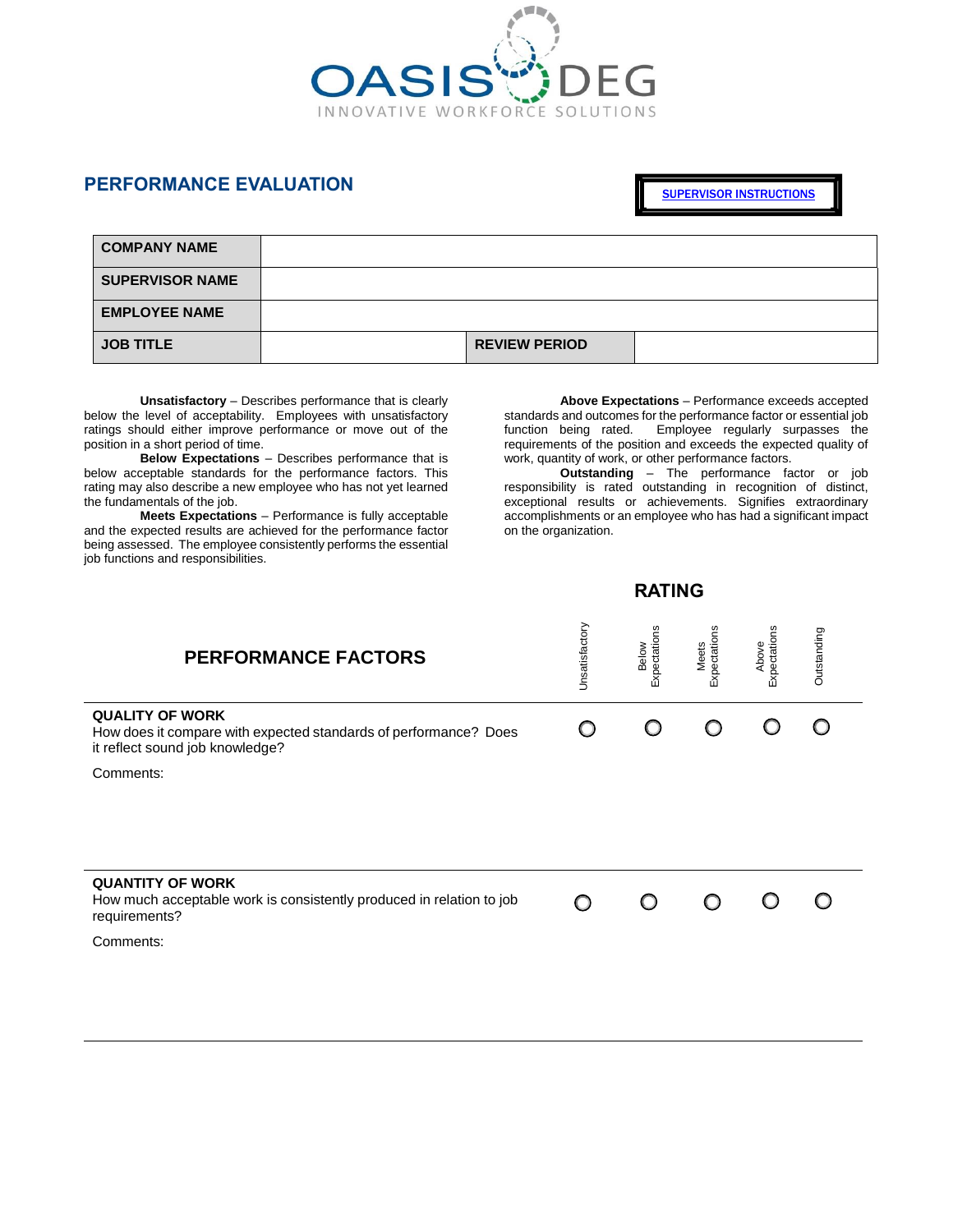|                                                                                                                               | Unsatisfactory | Expectations<br>Below | Meets<br>Expectations | Expectations<br>Above | Outstanding |
|-------------------------------------------------------------------------------------------------------------------------------|----------------|-----------------------|-----------------------|-----------------------|-------------|
| <b>ADAPTABILITY</b><br>How well does the employee adapt to new workstations, changes and<br>responsibilities?                 | O              | O                     |                       |                       |             |
| Comments:                                                                                                                     |                |                       |                       |                       |             |
| <b>USE OF WORK TIME</b><br>How well does the employee utilize available time in performance of<br>responsibilities?           | O              | O                     | O                     |                       |             |
| Comments:                                                                                                                     |                |                       |                       |                       |             |
| <b>ABILITY TO WORK WITH OTHERS</b><br>How well does the employee work and deal with others to accomplish<br>job requirements? | O              | O                     | O                     |                       |             |
| Comments:                                                                                                                     |                |                       |                       |                       |             |
| <b>COMMUNICATION</b><br>How accurately and courteously does the employee handle<br>internal and/or external contacts?         | O              |                       | ∩                     |                       |             |
| Comments:                                                                                                                     |                |                       |                       |                       |             |
| <b>DEPENDABILITY</b><br>To what extent can the employee be relied upon to complete work<br>assignments?                       | $\circ$        | $\circ$               | $\circ$               | O                     |             |
| Comments:                                                                                                                     |                |                       |                       |                       |             |
| <b>ATTENDANCE RECORD</b>                                                                                                      |                |                       |                       |                       |             |

Comments: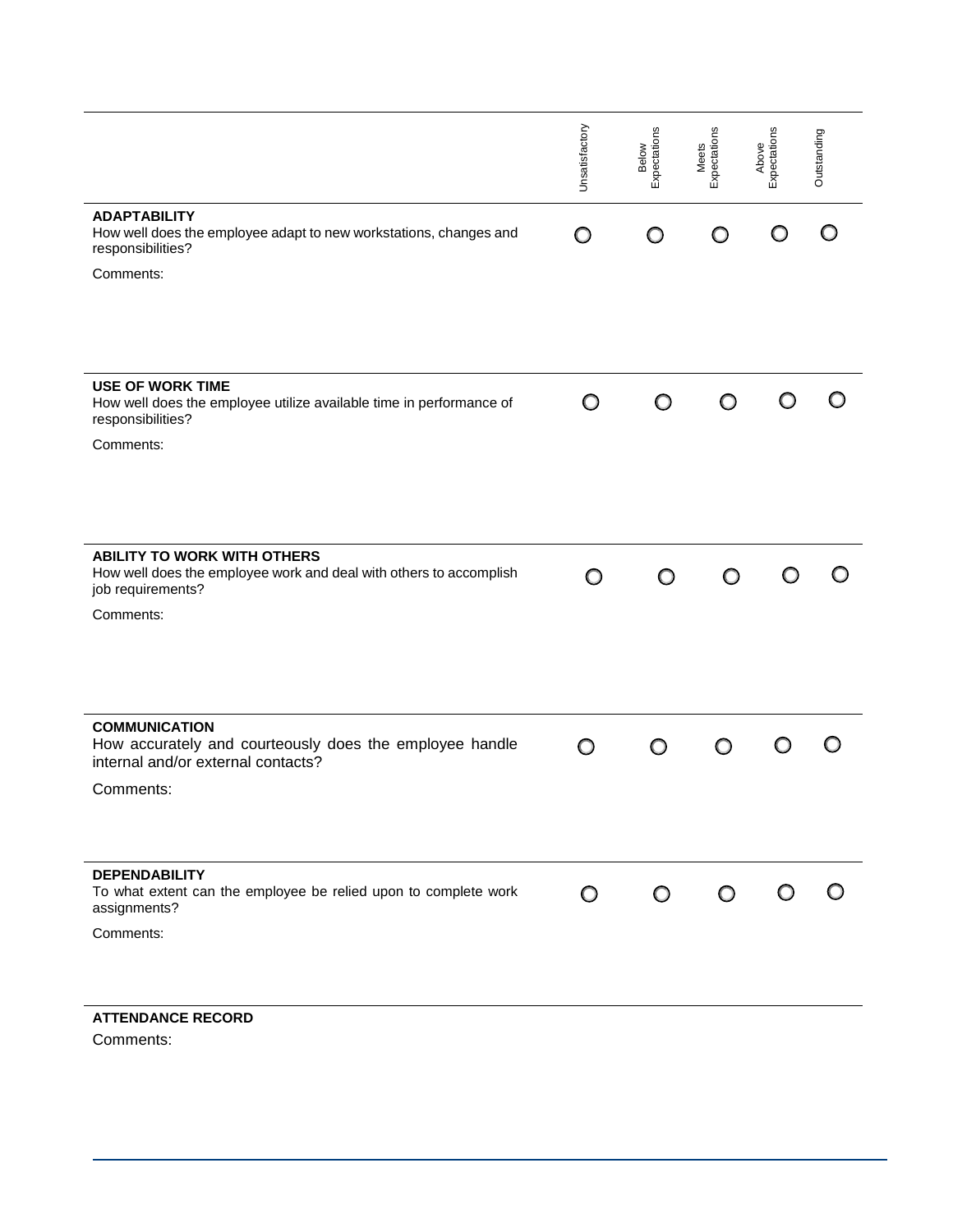Review the employee's position description and evaluate performance in each of the position's responsibilities and essential functions. Check appropriate rating.

|                                   | Unsatisfactory | Below<br>Expectations | Meets<br>Expectations | Above<br>Expectations | Outstanding |
|-----------------------------------|----------------|-----------------------|-----------------------|-----------------------|-------------|
| <b>COMMENTS:</b>                  | $\bigcirc$     | $\bigcirc$            | $\bigcirc$            | $\bigcirc$            | $\circ$     |
| <b>COMMENTS:</b>                  |                |                       |                       |                       |             |
| <b>COMMENTS:</b>                  |                |                       |                       |                       |             |
| <b>COMMENTS:</b>                  |                |                       |                       |                       |             |
| <b>OVERALL PERFORMANCE RATING</b> |                |                       |                       |                       |             |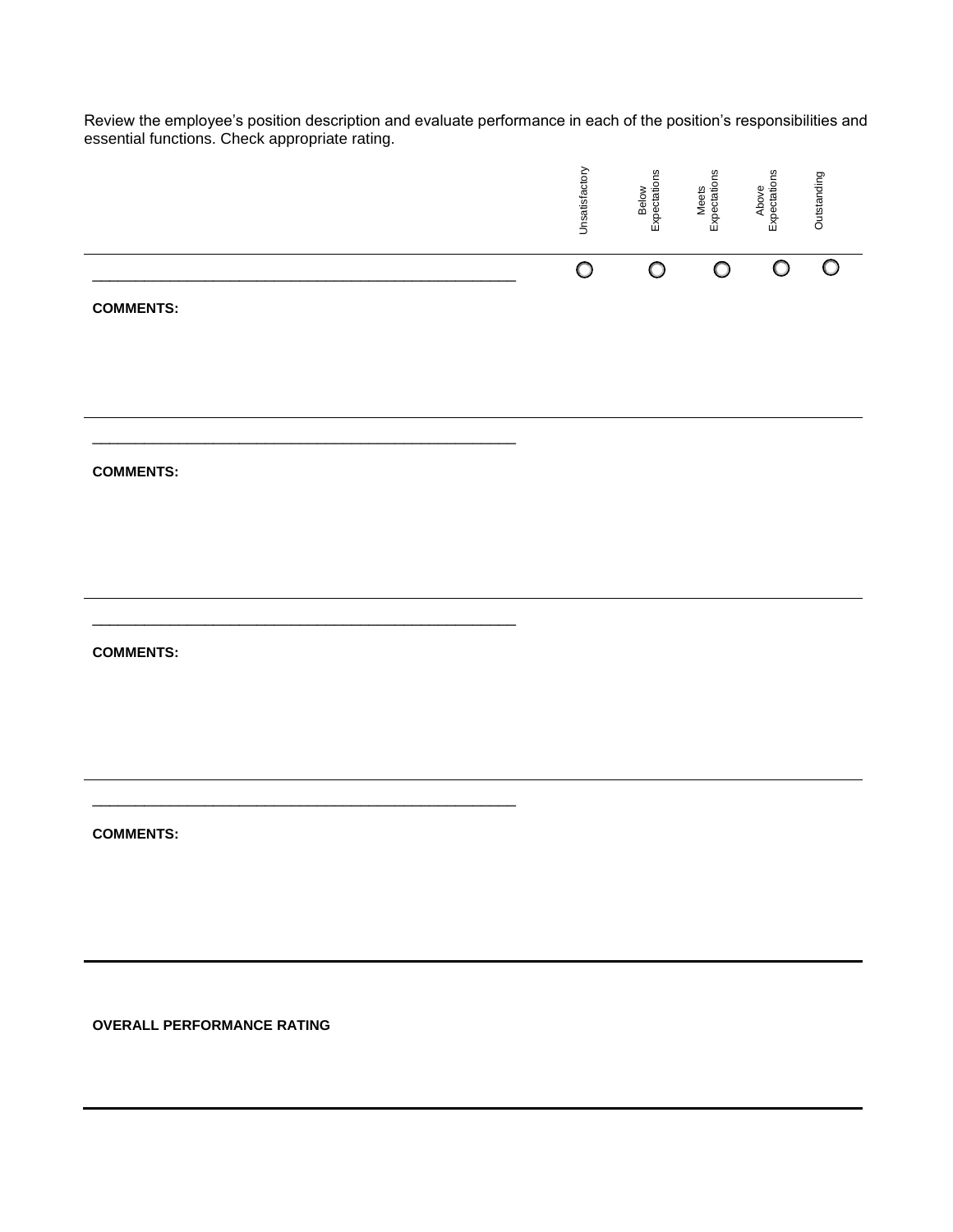## **SPECIAL**

Describe any accomplishments or special achievements that had significant impact on the organization.

**SUMMARY COMMENTS** Summarize the employee's overall performance including strengths and areas for improvement.

**STRENGTHS**

**AREAS FOR IMPROVEMENT**

**PROFESSIONAL DEVELOPMENT REVIEW**